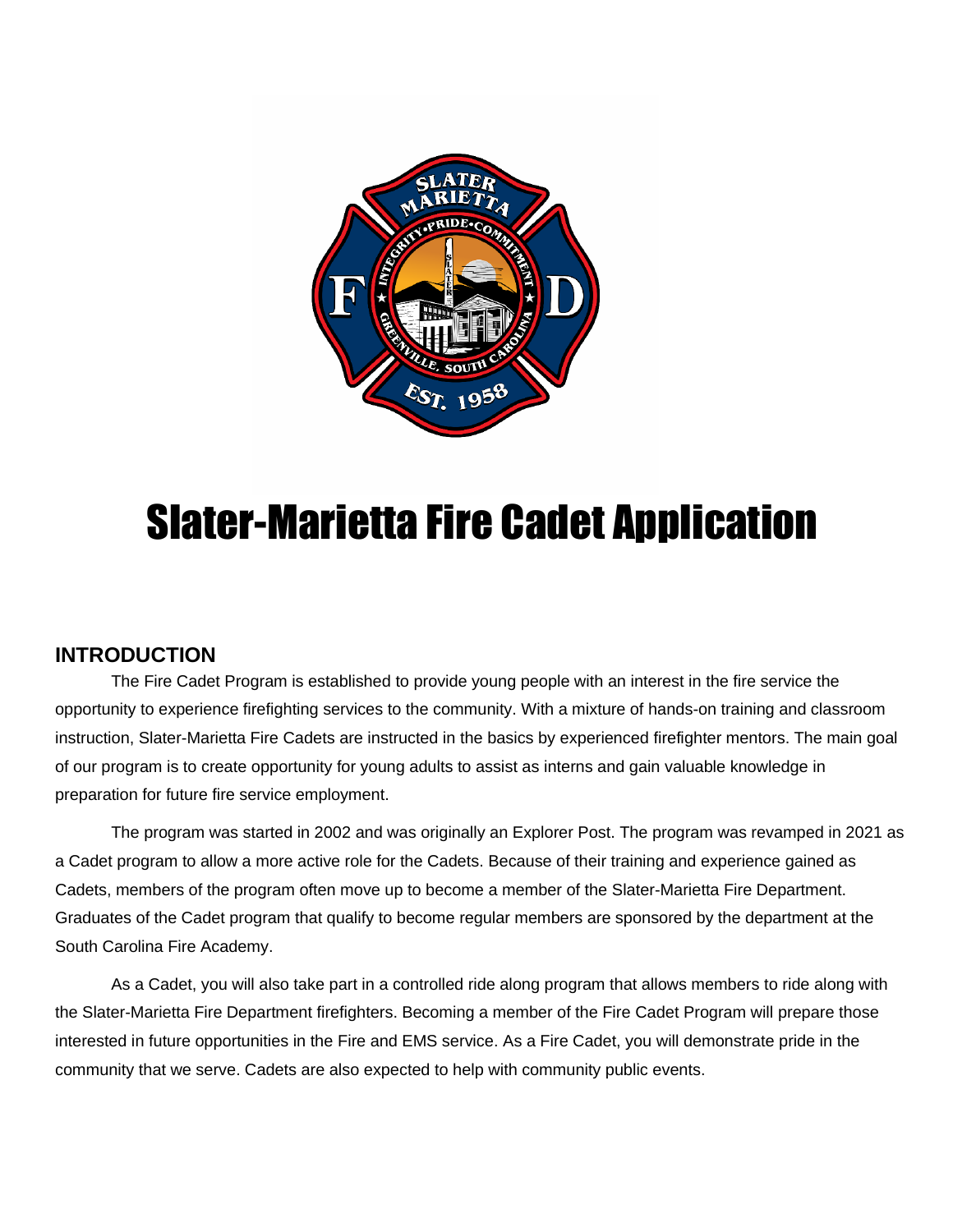#### **REQUIREMENTS**

Potential members must meet all departmental guidelines and be capable of reading and understanding assigned materials. Potential members must be aged 15-18 years of age. Each member must remain in school (unless otherwise graduated) and maintain at least a D average.

After filling out an application, the potential member—with a guardian present—will go through an oral interview process. There will also be a background check and references will be contacted.

Members will be dismissed from the program if they are caught possessing or are under the influence of drugs or alcohol at any time, take part in any illegal activities or participate in any actions or behaviors that are judged to be unbecoming of public safety personnel.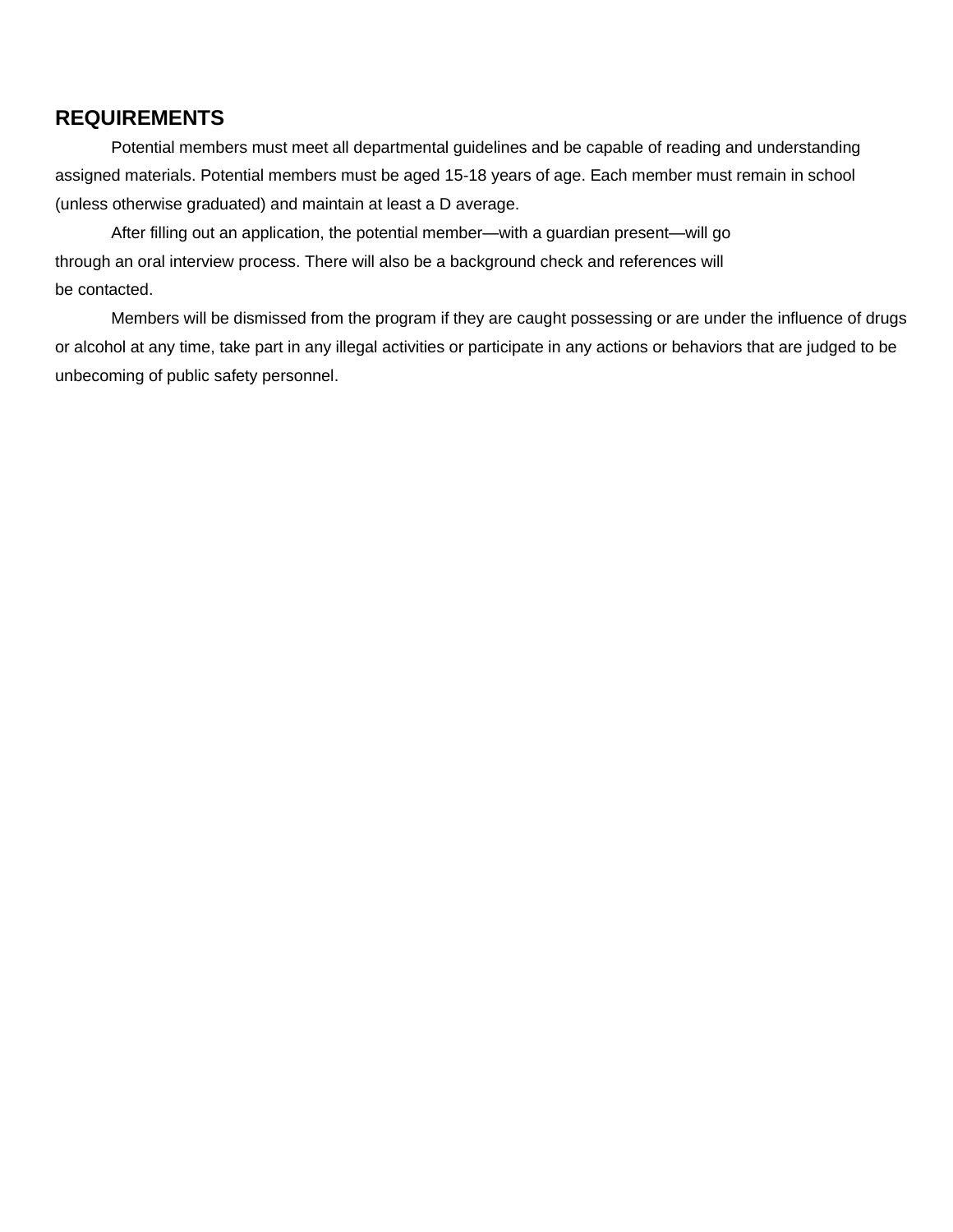## **Slater-Marietta Fire Cadet Program**

3001 Geer Highway Marietta, SC 29611



| <b>PERSONAL</b>                      |                       |                           |                        |              |                      |                |       |     |  |  |
|--------------------------------------|-----------------------|---------------------------|------------------------|--------------|----------------------|----------------|-------|-----|--|--|
| Last                                 |                       | First                     |                        |              |                      | Middle         |       |     |  |  |
|                                      |                       |                           |                        |              |                      |                |       |     |  |  |
| <b>Street Address</b>                |                       |                           |                        | City/Town    |                      |                | State | Zip |  |  |
|                                      |                       |                           |                        |              |                      |                |       |     |  |  |
| <b>Email Address</b>                 |                       |                           |                        |              |                      |                |       |     |  |  |
| <b>Telephone Number</b>              |                       |                           |                        |              |                      |                |       |     |  |  |
| (Day)                                |                       | (Evening)                 |                        |              |                      | (Cell)         |       |     |  |  |
| <b>Social Security Number</b>        |                       | Date of Birth<br>Age      |                        | Sex          | U.S. Citizen         | Place of Birth |       |     |  |  |
|                                      | $\prime$              | $\sqrt{2}$                |                        |              | Yes No<br>$\Box\Box$ |                |       |     |  |  |
| ۰<br>$\blacksquare$                  |                       |                           |                        |              |                      |                |       |     |  |  |
| <b>Current Grade</b>                 | <b>Current School</b> |                           |                        |              |                      |                |       |     |  |  |
|                                      |                       |                           |                        |              |                      |                |       |     |  |  |
| Occupation (If Applicable)           |                       |                           |                        |              |                      |                |       |     |  |  |
| Name and Address of Current Employer |                       |                           |                        |              |                      |                |       |     |  |  |
|                                      |                       |                           |                        |              |                      |                |       |     |  |  |
|                                      |                       |                           |                        |              |                      |                |       |     |  |  |
|                                      |                       |                           |                        |              |                      |                |       |     |  |  |
| Do you have a Drivers License?       | License Number        |                           |                        | State        | Expiration           | Restrictions   |       |     |  |  |
| No<br>Yes                            |                       |                           |                        |              |                      |                |       |     |  |  |
|                                      |                       | <b>EMERGENCY CONTACTS</b> |                        |              |                      |                |       |     |  |  |
| Name                                 |                       |                           |                        | Relationship |                      |                |       |     |  |  |
|                                      |                       |                           |                        |              |                      |                |       |     |  |  |
| Telephone                            |                       |                           |                        |              |                      |                |       |     |  |  |
|                                      |                       |                           |                        |              |                      |                |       |     |  |  |
| (Day)<br>(Eve)<br>Name               |                       |                           | (Cell)<br>Relationship |              |                      |                |       |     |  |  |
|                                      |                       |                           |                        |              |                      |                |       |     |  |  |
| Telephone                            |                       |                           |                        |              |                      |                |       |     |  |  |
|                                      |                       |                           |                        |              |                      |                |       |     |  |  |
| (Day)                                |                       | (Eve)                     |                        |              |                      | (Cell)         |       |     |  |  |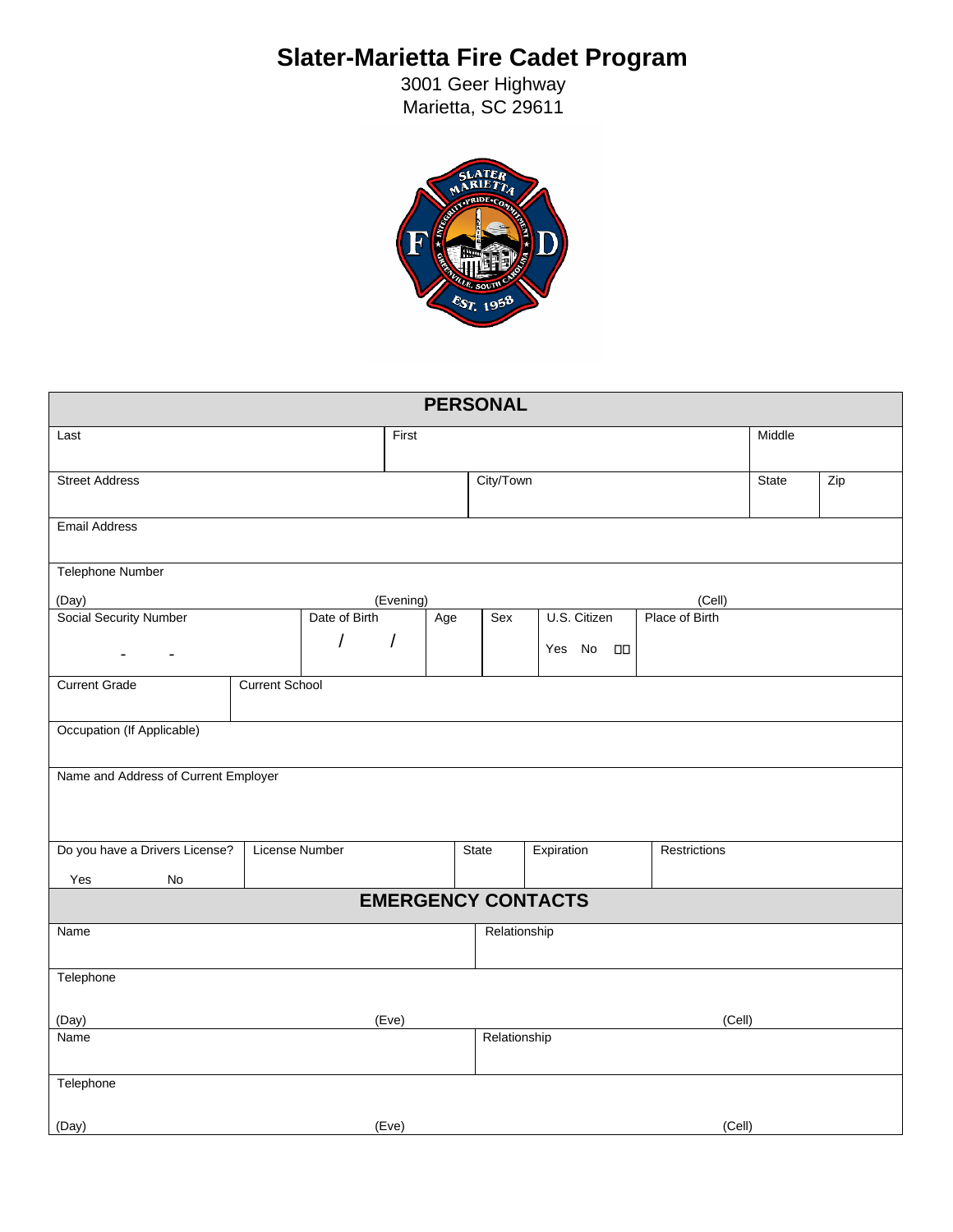| Name      |       | Relationship (Non Parent) |        |
|-----------|-------|---------------------------|--------|
|           |       |                           |        |
| Telephone |       |                           |        |
|           |       |                           |        |
| (Day)     | (Eve) |                           | (Cell) |

| Are you presently a member of an Fire Explorer/Cadet<br>Program?                                                                                                     |                                                              |  | Name and Address of Department (if yes) |  |                                            |  |  |
|----------------------------------------------------------------------------------------------------------------------------------------------------------------------|--------------------------------------------------------------|--|-----------------------------------------|--|--------------------------------------------|--|--|
| Yes<br><b>No</b>                                                                                                                                                     |                                                              |  |                                         |  |                                            |  |  |
| Do you hold any of the following certifications? If yes, give date first certified, level of certification, date(s) of expiration, and a copy of the<br>certificates |                                                              |  |                                         |  |                                            |  |  |
|                                                                                                                                                                      | Date of first certification                                  |  | Level of Certification                  |  | <b>Expiration date</b><br>(certifications) |  |  |
| CPR                                                                                                                                                                  |                                                              |  |                                         |  |                                            |  |  |
| First<br>Responder                                                                                                                                                   |                                                              |  |                                         |  |                                            |  |  |
| Advanced<br>First Aid                                                                                                                                                |                                                              |  |                                         |  |                                            |  |  |
| Have you attended any specialized training classes and/or attended any firefighting schools? If yes, list types, dates of training and note<br>certificates issued.  |                                                              |  |                                         |  |                                            |  |  |
|                                                                                                                                                                      |                                                              |  |                                         |  |                                            |  |  |
|                                                                                                                                                                      |                                                              |  |                                         |  |                                            |  |  |
|                                                                                                                                                                      |                                                              |  |                                         |  |                                            |  |  |
|                                                                                                                                                                      |                                                              |  |                                         |  |                                            |  |  |
|                                                                                                                                                                      |                                                              |  |                                         |  |                                            |  |  |
|                                                                                                                                                                      |                                                              |  |                                         |  |                                            |  |  |
|                                                                                                                                                                      |                                                              |  |                                         |  |                                            |  |  |
|                                                                                                                                                                      |                                                              |  |                                         |  |                                            |  |  |
|                                                                                                                                                                      |                                                              |  |                                         |  |                                            |  |  |
|                                                                                                                                                                      | Would you be able to commit to trainings and special events? |  | Yes                                     |  | No                                         |  |  |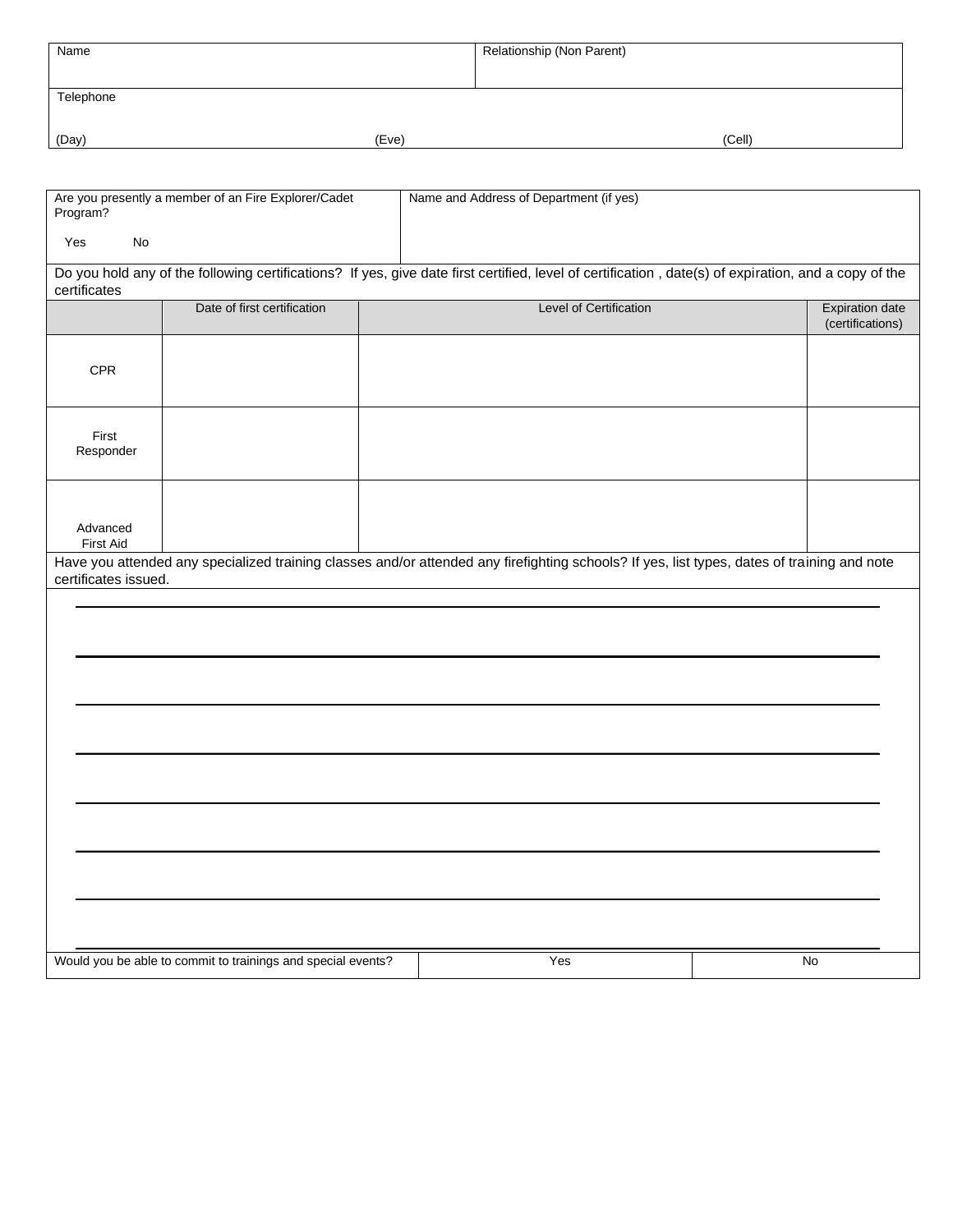|                    | Why would you like to be a Fire Cadet? May be continued on a separate sheet of paper.      |                   |                                             |  |                                |               |                         |  |
|--------------------|--------------------------------------------------------------------------------------------|-------------------|---------------------------------------------|--|--------------------------------|---------------|-------------------------|--|
|                    |                                                                                            |                   |                                             |  |                                |               |                         |  |
|                    |                                                                                            |                   |                                             |  |                                |               |                         |  |
|                    |                                                                                            |                   |                                             |  |                                |               |                         |  |
|                    |                                                                                            |                   |                                             |  |                                |               |                         |  |
|                    |                                                                                            |                   |                                             |  |                                |               |                         |  |
|                    |                                                                                            |                   |                                             |  |                                |               |                         |  |
|                    |                                                                                            |                   |                                             |  |                                |               |                         |  |
|                    |                                                                                            |                   |                                             |  |                                |               |                         |  |
|                    |                                                                                            |                   |                                             |  |                                |               |                         |  |
|                    |                                                                                            |                   |                                             |  |                                |               |                         |  |
|                    |                                                                                            |                   |                                             |  |                                |               |                         |  |
|                    |                                                                                            |                   |                                             |  |                                |               |                         |  |
|                    |                                                                                            |                   |                                             |  |                                |               |                         |  |
|                    |                                                                                            | <b>REFERENCES</b> |                                             |  |                                |               |                         |  |
| Name               | Address                                                                                    |                   |                                             |  | Telephone                      |               |                         |  |
| Name               |                                                                                            | Address           |                                             |  | Telephone                      |               |                         |  |
| Name               |                                                                                            | Address           |                                             |  | Telephone                      |               |                         |  |
|                    |                                                                                            | <b>EDUCATION</b>  |                                             |  |                                |               |                         |  |
|                    | Name and Address                                                                           |                   | Number of<br>Graduated<br>Years<br>Attended |  | Attended a<br>Career<br>Center |               |                         |  |
| Middle School      |                                                                                            |                   | Yes<br>$\overline{N}$<br>$\Box$<br>$\Box$   |  |                                |               |                         |  |
| <b>High School</b> |                                                                                            |                   | Yes<br>$\overline{N}$<br>$\Box$<br>$\Box$   |  |                                | Yes<br>$\Box$ | $\mathsf{No}$<br>$\Box$ |  |
|                    | Do/did you participate in any extracurricular activities in school? If yes, please specify |                   |                                             |  |                                |               |                         |  |
|                    |                                                                                            |                   |                                             |  |                                |               |                         |  |
|                    |                                                                                            |                   |                                             |  |                                |               |                         |  |
|                    |                                                                                            |                   |                                             |  |                                |               |                         |  |
|                    |                                                                                            |                   |                                             |  |                                |               |                         |  |
|                    |                                                                                            |                   |                                             |  |                                |               |                         |  |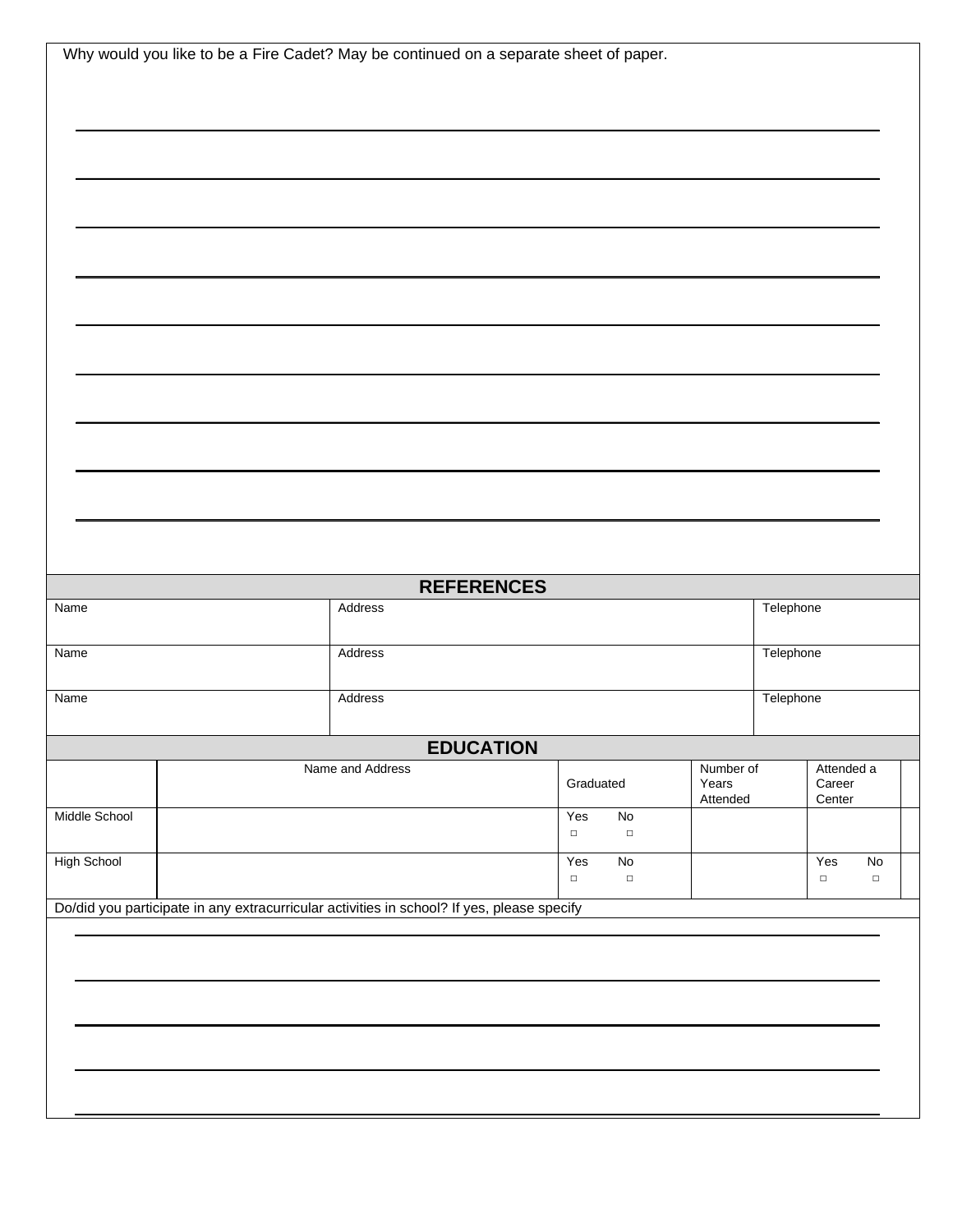### **Please Read Carefully**

I hereby certify that the facts set forth in this application are true and complete to the best of my knowledge. I understand that if accepted, falsified statements on this application shall be considered sufficient cause for my dismissal from the Slater-Marietta Fire Cadet Program.

Signature of Applicant Date Date Date

### **RULES OF CONDUCT**

As a member of this program, you are officially a representative of this department and must act accordingly. We have worked hard to build trust and respect within the community, and actions that damage our reputation are taken very seriously. Any violations of the rules of the program or the overall department will be met with disciplinary action and/or expulsion from the program.

- 1. Members will not violate any laws or regulations of the city, state, or country. Members will also abide by the rules of the department and bylaws of the program.
- 2. Members will not disrupt any meetings or ceremonies and will obey the orders of superiors. They will control their tempers and exercise patience and discretion.
- 3. Members will refrain from vulgar, violent, profane, insolent, and threatening language.
- 4. Members who attend program events under the influence of drugs or alcohol will be dismissed immediately.
- 5. Members are expected to always speak the truth and under all circumstances.
- 6. Members shall notify the proper authorities if they gain information about a crime or accident.
- 7. Members shall treat their superior officers and peers with respect.
- 8. Members shall not be publicly critical or derogatory of orders, instructions, policies, or decisions made by superiors. All complaints shall be brought privately to the issuing party and resolved immediately.
- 9. Any documentation or information that you obtain while at an incident scene shall be treated as completely confidential. Revealing private information is a serious offense and shall be treated accordingly. The use of cell phones while on an incident by a cadet is prohibited.
- 10. Members shall not accept any money, rewards or gifts meant as compensation, unless it is being donated to the program.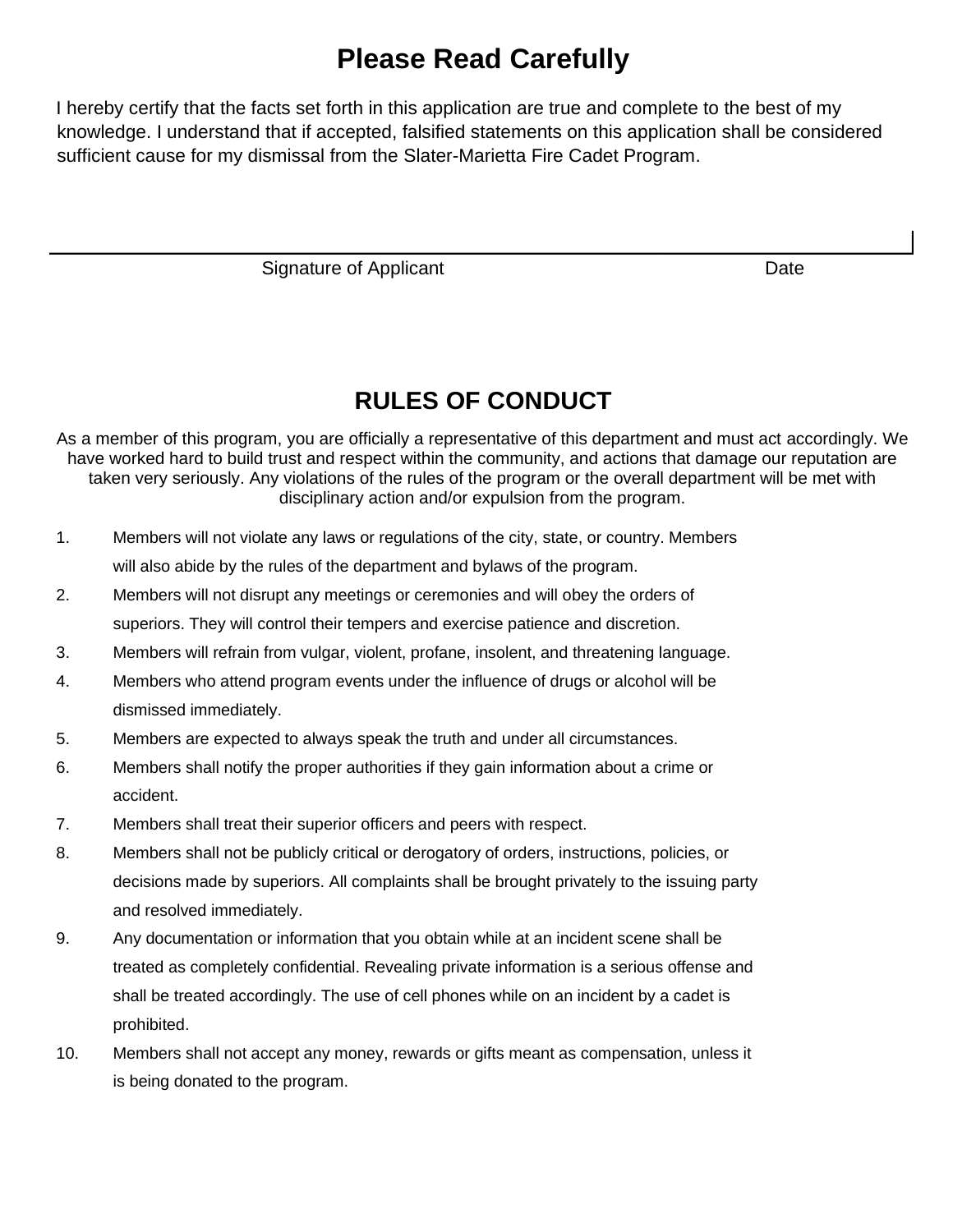- 11. Members are responsible for the proper care of the department's equipment and property. Any damage that is done by, observed by or found by a program member must be reported immediately.
- 12. Members are prohibited from tobacco use while in uniform or at any program function or event.
- 13. Members are not allowed to respond directly to any emergency scene in their own personal vehicle. Members cannot utilize any form of sirens or emergency lighting in their personal vehicles.
- 14. Members will not participate in any training or response that they have not been approved for by the program leaders.
- 15. Once certified to be present at an emergency scene, members shall participate only in the manners and functions that they have been certified for. They will act strictly under the control of their on-scene adult leaders as specified in the program's policy.
- 16. When at the scene of a live incident or training, members are responsible for always wearing full protective gear, unless directly specified by their adult leader.
- 17. Members shall not walk off an emergency scene without being dismissed by their adult leader.